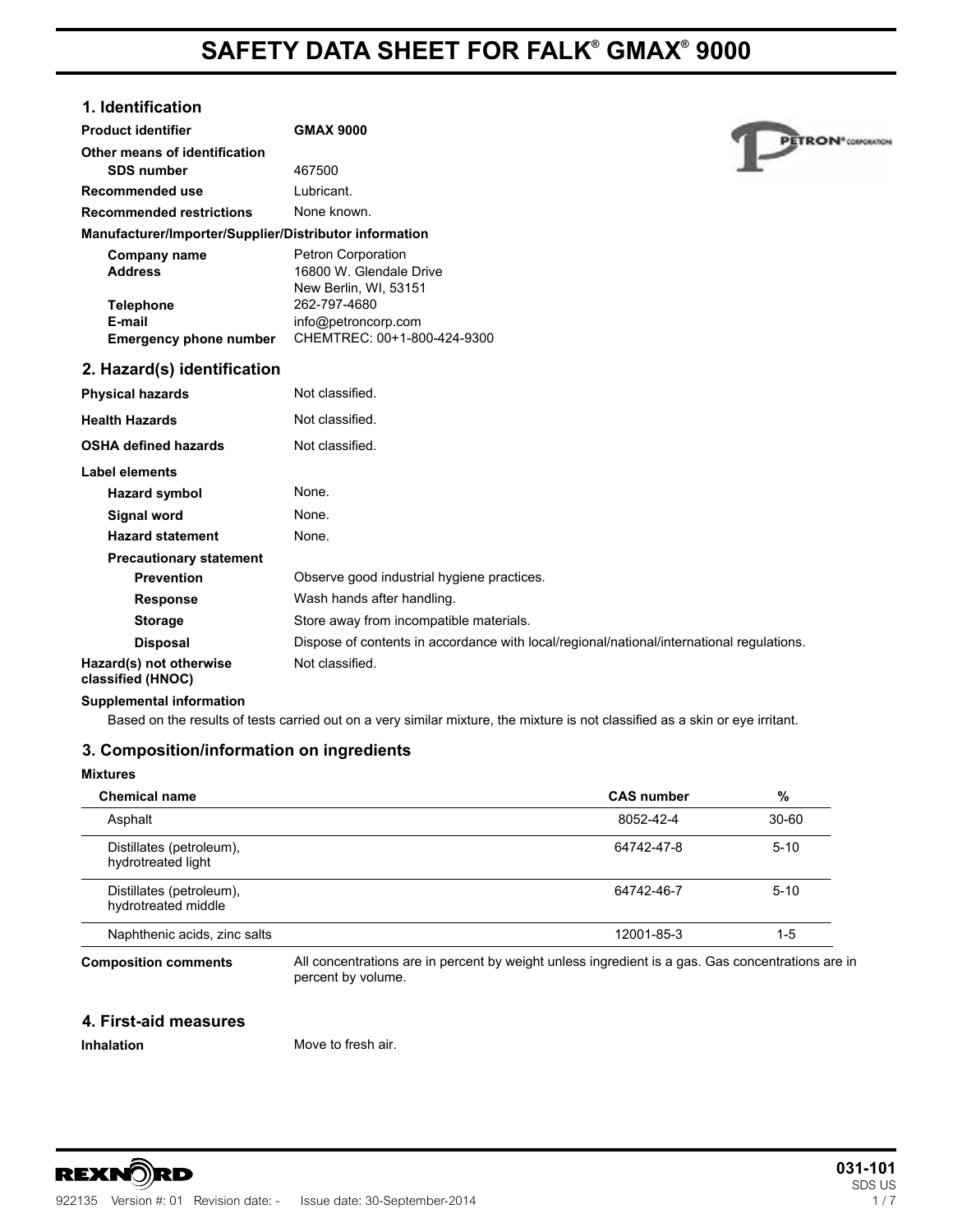| <b>Skin contact</b>                                                          | Wash with soap and water. Get medical attention if any discomfort continues.                                                                              |
|------------------------------------------------------------------------------|-----------------------------------------------------------------------------------------------------------------------------------------------------------|
| Eye contact                                                                  | Flush thoroughly with water for at least 15 minutes. Remove any contact lenses and open eyelids<br>wide apart. Get medical attention if symptoms persist. |
| Ingestion                                                                    | Rinse mouth thoroughly with water and give large amounts of milk or water, if person is conscious.<br>Do not induce vomiting.                             |
| <b>Most important</b><br>symptoms/effects, acute and<br>delayed              | Repeated exposure may cause skin dryness or cracking. Ingestion may cause irritation and<br>malaise.                                                      |
| Indication of immediate<br>medical attention and special<br>treatment needed | Treat symptomatically.                                                                                                                                    |
| <b>General information</b>                                                   | Get medical attention if any discomfort continues.                                                                                                        |
| 5. Fire-fighting measures                                                    |                                                                                                                                                           |
|                                                                              |                                                                                                                                                           |

| Suitable extinguishing media                                            | Use fire-extinguishing media appropriate for surrounding materials.                                                                                                                          |
|-------------------------------------------------------------------------|----------------------------------------------------------------------------------------------------------------------------------------------------------------------------------------------|
| Unsuitable extinguishing<br>media                                       | Do not use water jet as an extinguisher, as this will spread the fire.                                                                                                                       |
| Specific hazards arising from<br>the chemical                           | During fire, gases hazardous to health may be formed.                                                                                                                                        |
| <b>Special protective equipment</b><br>and precautions for firefighters | Self-contained breathing apparatus and full protective clothing must be worn in case of fire.                                                                                                |
| Fire fighting<br>equipment/instructions                                 | Use water spray to cool unopened containers. Move containers from fire area if you can do so<br>without risk. Cool containers exposed to flames with water until well after the fire is out. |
| General fire hazards                                                    | The product is non-combustible. Will burn if involved in a fire.                                                                                                                             |

# **6. Accidental release measures**

| <b>Personal precautions,</b><br>protective equipment and<br>emergency procedures | Avoid contact with skin and eyes. Use personal protection as recommended in Section 8 of the<br>SDS. In case of spills, beware of slippery floors and surfaces.                                                               |
|----------------------------------------------------------------------------------|-------------------------------------------------------------------------------------------------------------------------------------------------------------------------------------------------------------------------------|
| Methods and materials for<br>containment and cleaning up                         | Absorb spillage with suitable absorbent material. Collect in approved containers and seal securely.<br>Containers with collected spillage must be properly labeled with correct contents and hazard<br>symbol.                |
| <b>Environmental precautions</b>                                                 | Avoid release to the environment. Prevent further leakage or spillage if safe to do so. Do not<br>contaminate water.                                                                                                          |
| 7. Handling and storage                                                          |                                                                                                                                                                                                                               |
|                                                                                  | man and an anti-man and the state of the contract of the state of the contract of the state of the state of the state of the state of the state of the state of the state of the state of the state of the state of the state |

| <b>Precautions for safe handling</b> | Local exhaust is recommended. Avoid inhalation of vapors and contact with skin and eyes. Wear<br>necessary protective equipment. Observe good industrial hygiene practices. |
|--------------------------------------|-----------------------------------------------------------------------------------------------------------------------------------------------------------------------------|
| Conditions for safe storage.         | Keep container tightly closed in a dry and well-ventilated place. Store away from incompatible                                                                              |
| including any incompatibilities      | materials.                                                                                                                                                                  |

# **8. Exposure controls/personal protection**

# **Occupational exposure limits**

# **US. OSHA Table Z-1 Limits for Air Contaminants (29 CFR 1910.1000)**

| <b>Components</b>                                                   | Type        | Value              | Form                |
|---------------------------------------------------------------------|-------------|--------------------|---------------------|
| Distillates (petroleum),<br>hydrotreated middle (CAS<br>64742-46-7) | PEL         | $5 \text{ mg/m}$   | Mist.               |
| Zirconium versalate 24%<br>(1935D) (CAS 22464-99-9)                 | <b>PEL</b>  | $5 \text{ mg/m}$   |                     |
| <b>US. ACGIH Threshold Limit Values</b>                             |             |                    |                     |
| <b>Components</b>                                                   | <b>Type</b> | Value              | Form                |
| Asphalt (CAS 8052-42-4)                                             | TWA         | $0.5 \text{ mg/m}$ | Inhalable fraction. |
| Distillates (petroleum).<br>hydrotreated middle (CAS<br>64742-46-7) | <b>TWA</b>  | $5 \text{ mg/m}$   | Inhalable fraction. |
| Zirconium versalate 24%<br>(1935D) (CAS 22464-99-9)                 | <b>STEL</b> | $10 \text{ mg/m}$  |                     |
|                                                                     | <b>TWA</b>  | $5 \text{ mg/m}$   |                     |

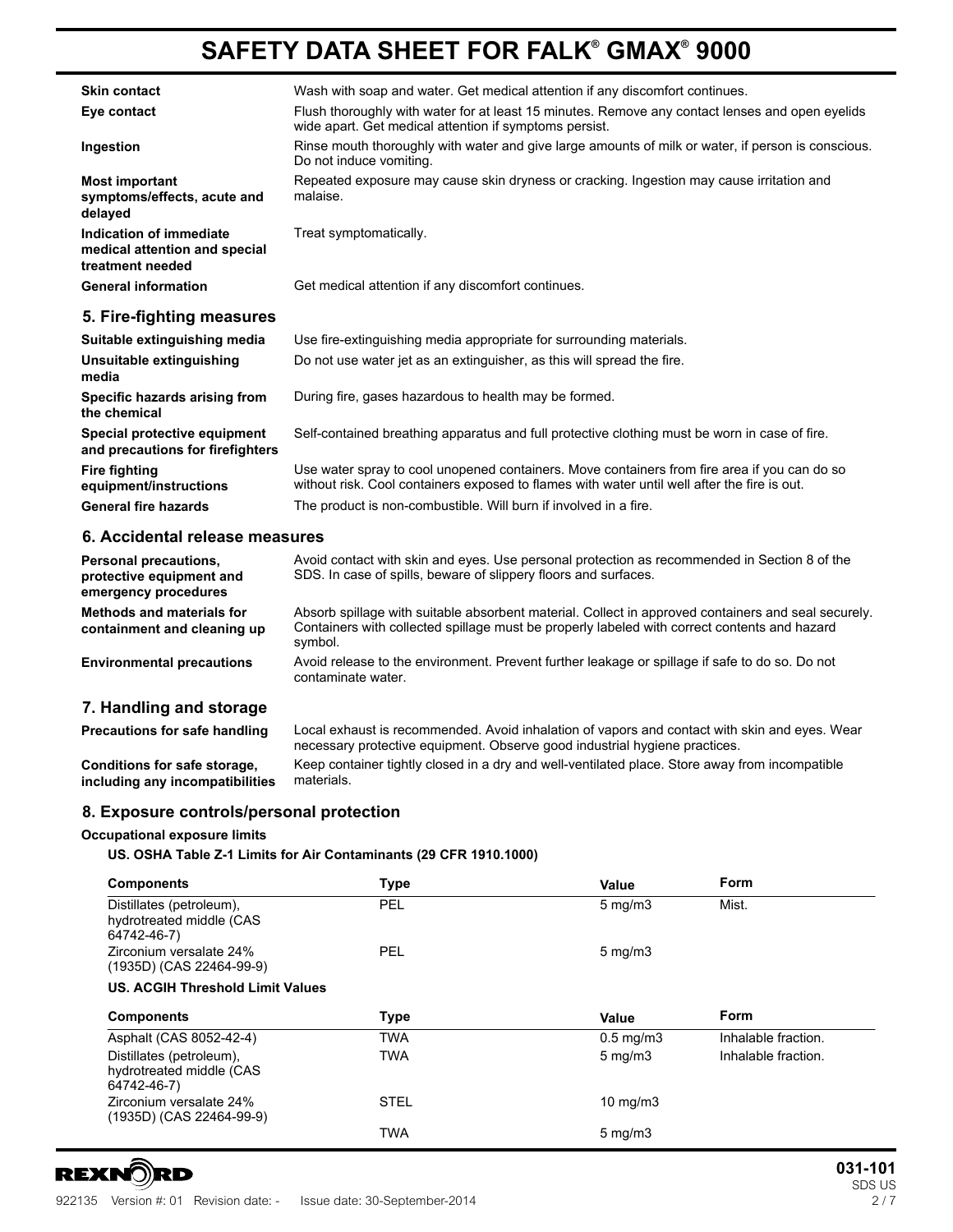### **US. NIOSH: Pocket Guide to Chemical Hazards**

| <b>Components</b>                                                   | <b>Type</b>                                                                                                                                                                                                                                                                                       | Value              | Form  |
|---------------------------------------------------------------------|---------------------------------------------------------------------------------------------------------------------------------------------------------------------------------------------------------------------------------------------------------------------------------------------------|--------------------|-------|
| Asphalt (CAS 8052-42-4)                                             | Ceiling                                                                                                                                                                                                                                                                                           | $5$ mg/m $3$       | Fume. |
| Distillates (petroleum),<br>hydrotreated light (CAS<br>64742-47-8)  | <b>TWA</b>                                                                                                                                                                                                                                                                                        | 100 mg/m3          |       |
| Distillates (petroleum),<br>hydrotreated middle (CAS<br>64742-46-7) | <b>STEL</b>                                                                                                                                                                                                                                                                                       | $10 \text{ mg/m}$  | Mist. |
|                                                                     | <b>TWA</b>                                                                                                                                                                                                                                                                                        | $5 \text{ mg/m}$ 3 | Mist. |
| Zirconium versalate 24%<br>(1935D) (CAS 22464-99-9)                 | <b>STEL</b>                                                                                                                                                                                                                                                                                       | $10 \text{ mg/m}$  |       |
|                                                                     | <b>TWA</b>                                                                                                                                                                                                                                                                                        | $5 \text{ mg/m}$   |       |
| <b>Biological limit values</b>                                      | No biological exposure limits noted for the ingredient(s).                                                                                                                                                                                                                                        |                    |       |
| Appropriate engineering<br>controls                                 | Provide adequate ventilation and minimize the risk of inhalation of vapors and oil mist.                                                                                                                                                                                                          |                    |       |
|                                                                     | Individual protection measures, such as personal protective equipment                                                                                                                                                                                                                             |                    |       |
| Eye/face protection                                                 | Not necessary under normal conditions. Risk of splashes: Wear approved safety goggles.                                                                                                                                                                                                            |                    |       |
| <b>Skin protection</b>                                              |                                                                                                                                                                                                                                                                                                   |                    |       |
| <b>Hand protection</b>                                              | Wear protective gloves. Nitrile gloves are recommended, but be aware that the liquid may<br>penetrate the gloves. Frequent change is advisable. Suitable gloves can be recommended by the<br>glove supplier.                                                                                      |                    |       |
| <b>Other</b>                                                        | Wear chemical-resistant gloves, footwear and protective clothing appropriate for risk of exposure.<br>Contact glove manufacturer for specific information.                                                                                                                                        |                    |       |
| <b>Respiratory protection</b>                                       | No protection is ordinarily required with adequate ventilation. In case of inadequate ventilation or<br>risk of inhalation of oil mist, suitable respiratory equipment with particulate filter and organic vapor<br>cartridges can be used.                                                       |                    |       |
| <b>Thermal hazards</b>                                              | Wear appropriate thermal protective clothing, when necessary.                                                                                                                                                                                                                                     |                    |       |
| General hygiene<br>considerations                                   | Always observe good personal hygiene measures, such as washing after handling the material<br>and before eating, drinking, and/or smoking. Routinely wash work clothing and protective<br>equipment to remove contaminants. Discard contaminated clothing and footwear that cannot be<br>cleaned. |                    |       |

# **9. Physical and chemical properties**

| Appearance                                   | Black thick liquid.     |
|----------------------------------------------|-------------------------|
| <b>Physical state</b>                        | Liguid.                 |
| Form                                         | Thick liquid.           |
| Color                                        | Black.                  |
| Odor                                         | Petroleum.              |
| Odor threshold                               | Not available.          |
| рH                                           | Not applicable.         |
| Melting point/freezing point                 | Not available.          |
| Initial boiling point and boiling<br>range   | Not available.          |
| Flash point                                  | > 249.8 °F (> 121.0 °C) |
| <b>Evaporation rate</b>                      | Not available.          |
| Flammability (solid, gas)                    | Not applicable.         |
| Upper/lower flammability or explosive limits |                         |
| <b>Flammability limit - lower</b><br>(%)     | Not available.          |
| <b>Flammability limit - upper</b><br>(%)     | Not available.          |
| Explosive limit - lower (%)                  | Not available.          |
| Explosive limit - upper (%)                  | Not available.          |
| Vapor pressure                               | Not available.          |
| <b>Vapor density</b>                         | Not available.          |
|                                              |                         |

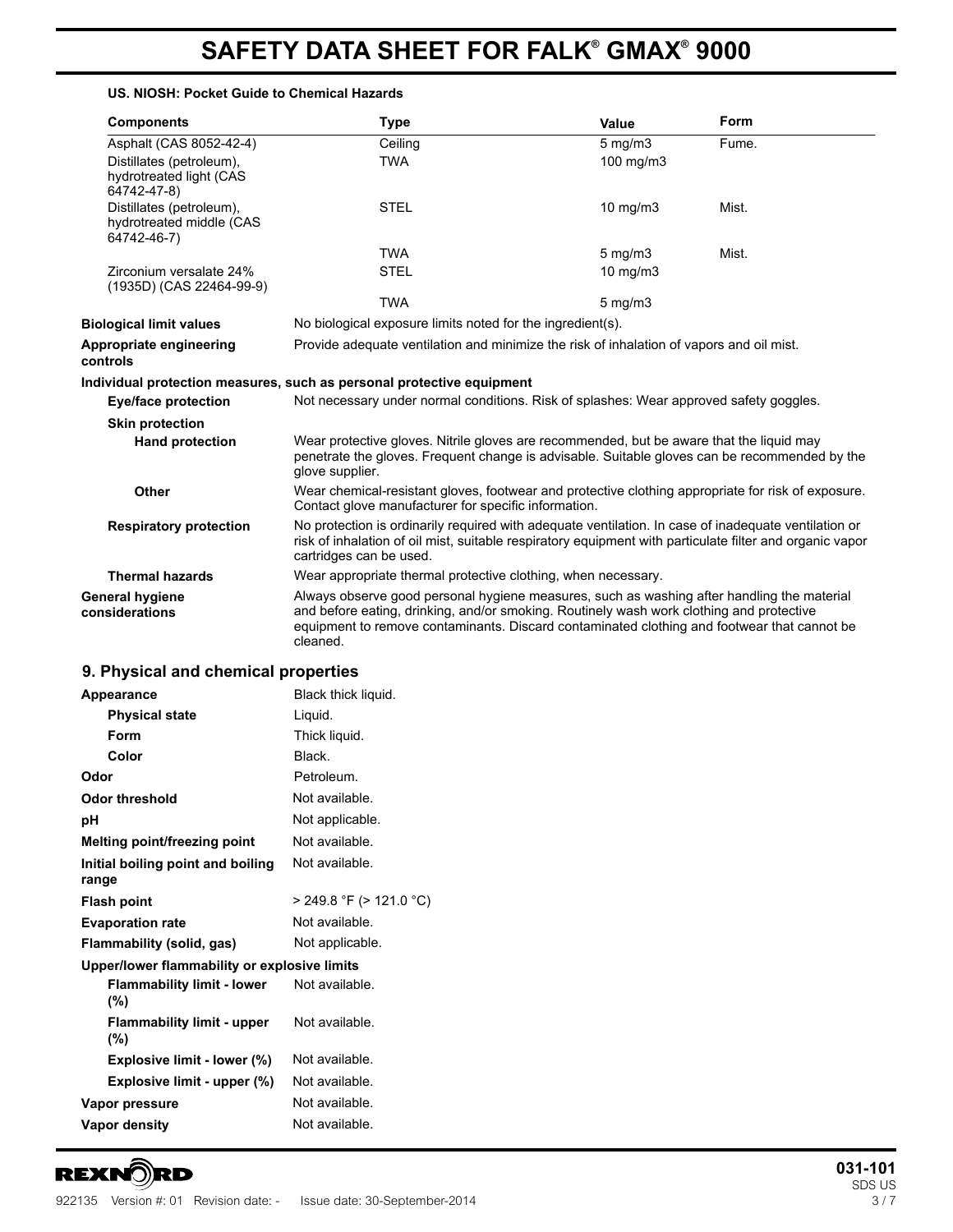| <b>Relative density</b>                           | 0.96           |
|---------------------------------------------------|----------------|
| Solubility(ies)                                   |                |
| Solubility (water)                                | Insoluble.     |
| <b>Partition coefficient</b><br>(n-octanol/water) | Not available. |
| <b>Auto-ignition temperature</b>                  | Not available. |
| Decomposition temperature                         | Not available. |
| Viscosity                                         | 5000 cSt       |
| <b>Viscosity temperature</b>                      | 104 °F (40 °C) |

# **10. Stability and reactivity**

| <b>Reactivity</b>                            | The product is non-reactive under normal conditions of use, storage and transport.                                                    |
|----------------------------------------------|---------------------------------------------------------------------------------------------------------------------------------------|
| <b>Chemical stability</b>                    | The product is stable under normal conditions of use, storage and transport.                                                          |
| <b>Possibility of hazardous</b><br>reactions | Hazardous polymerization does not occur.                                                                                              |
| <b>Conditions to avoid</b>                   | High temperatures. Ignition sources.                                                                                                  |
| Incompatible materials                       | Strong oxidizing agents.                                                                                                              |
| <b>Hazardous decomposition</b><br>products   | Upon decomposition, this product emits oxides of sulfur, carbon monoxide, carbon dioxide and/or<br>low molecular weight hydrocarbons. |

# **11. Toxicological information**

# **Information on likely routes of exposure**

| <b>Inhalation</b>                                                                  | Inhalation of oil mist or vapors formed during heating of the product may irritate the respiratory<br>system.                  |
|------------------------------------------------------------------------------------|--------------------------------------------------------------------------------------------------------------------------------|
| <b>Skin contact</b>                                                                | Prolonged or frequent contact may cause redness, itching and eczema. Prolonged skin contact<br>may cause temporary irritation. |
| Eye contact                                                                        | May cause eye irritation.                                                                                                      |
| Ingestion                                                                          | Ingestion may cause irritation and malaise.                                                                                    |
| Symptoms related to the<br>physical, chemical and<br>toxicological characteristics | Repeated exposure may cause skin dryness or cracking. Ingestion may cause irritation and<br>malaise.                           |

## **Information on toxicological effects**

| <b>Acute toxicity</b> | Inhalation of oil mist or vapors formed during heating of the product may irritate the respiratory |  |
|-----------------------|----------------------------------------------------------------------------------------------------|--|
|                       | system.                                                                                            |  |

| <b>Components</b>                                             |                                                              | <b>Species</b> | <b>Test Results</b>    |
|---------------------------------------------------------------|--------------------------------------------------------------|----------------|------------------------|
|                                                               | Asphalt (CAS 8052-42-4)                                      |                |                        |
|                                                               | Acute                                                        |                |                        |
|                                                               | Dermal                                                       |                |                        |
|                                                               | LD50                                                         | Rabbit         | > 2000 mg/kg, 24 hours |
|                                                               | Inhalation                                                   |                |                        |
|                                                               | <b>LC50</b>                                                  | Rat            | $> 94.4$ mg/m3         |
|                                                               | Distillates (petroleum), hydrotreated light (CAS 64742-47-8) |                |                        |
|                                                               | Acute                                                        |                |                        |
|                                                               | Dermal                                                       |                |                        |
|                                                               | LD50                                                         | Rabbit         | > 2000 mg/kg           |
|                                                               | Inhalation                                                   |                |                        |
|                                                               | <b>LC50</b>                                                  | Rat            | > 5.28 mg/l, 4 hours   |
|                                                               | Oral                                                         |                |                        |
|                                                               | LD50                                                         | Rat            | > 5000 mg/kg           |
| Distillates (petroleum), hydrotreated middle (CAS 64742-46-7) |                                                              |                |                        |
|                                                               | Acute                                                        |                |                        |
|                                                               | Dermal                                                       |                |                        |
|                                                               | LD50                                                         | Rabbit         | > 2000 mg/kg, 24 hours |
|                                                               |                                                              |                |                        |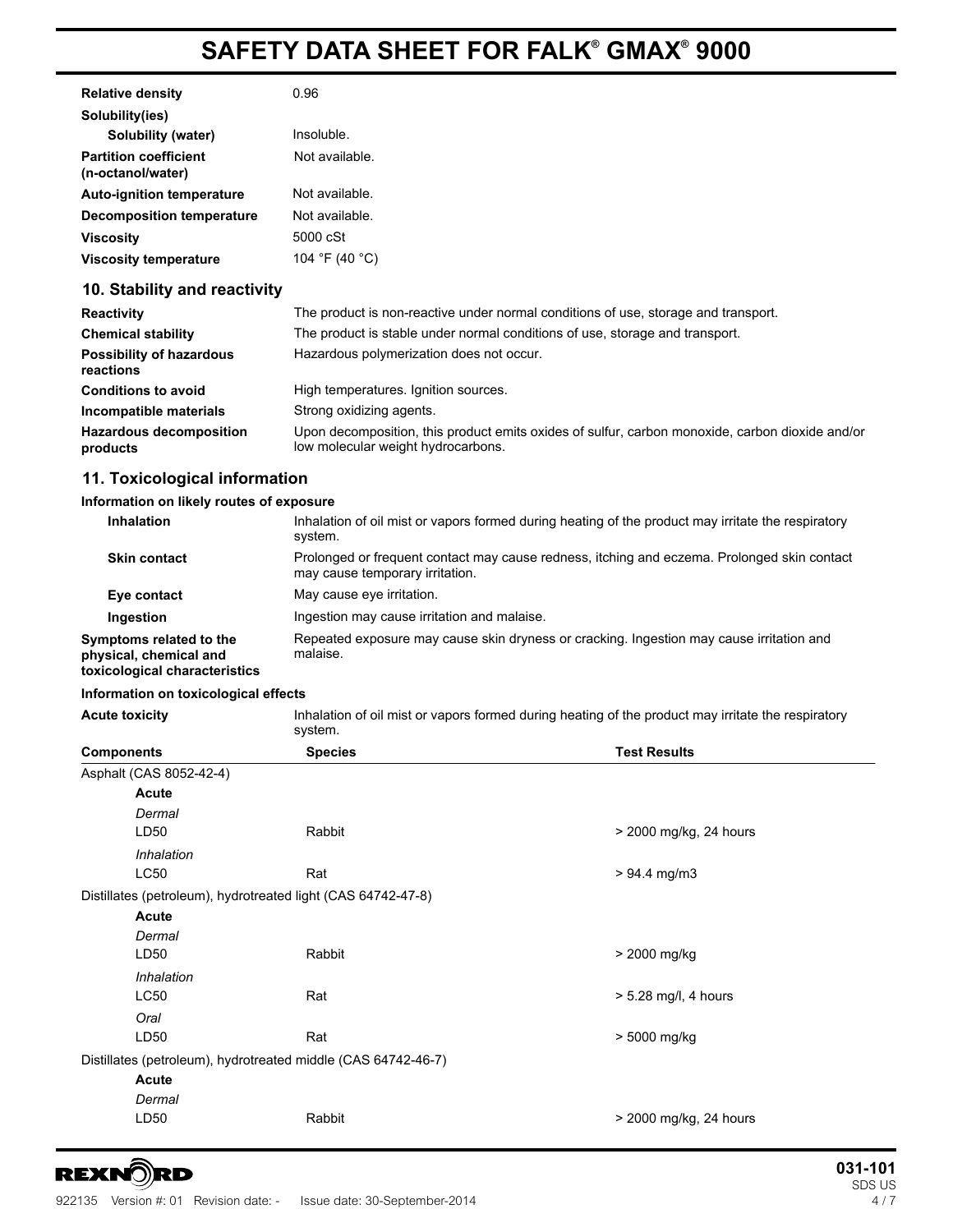| <b>Components</b>                                              | <b>Species</b>                                                                                     | <b>Test Results</b>                                                                                                                                                                                                                                                                                             |  |
|----------------------------------------------------------------|----------------------------------------------------------------------------------------------------|-----------------------------------------------------------------------------------------------------------------------------------------------------------------------------------------------------------------------------------------------------------------------------------------------------------------|--|
| Inhalation                                                     |                                                                                                    |                                                                                                                                                                                                                                                                                                                 |  |
| <b>LC50</b>                                                    | Rat                                                                                                | 7640 mg/m3, 4 hours                                                                                                                                                                                                                                                                                             |  |
|                                                                |                                                                                                    | 1.72 mg/l, 4 hours                                                                                                                                                                                                                                                                                              |  |
| Naphthenic acids, zinc salts (CAS 12001-85-3)                  |                                                                                                    |                                                                                                                                                                                                                                                                                                                 |  |
| Acute                                                          |                                                                                                    |                                                                                                                                                                                                                                                                                                                 |  |
| Oral                                                           |                                                                                                    |                                                                                                                                                                                                                                                                                                                 |  |
| LD50                                                           | Rat                                                                                                | 4920 mg/kg                                                                                                                                                                                                                                                                                                      |  |
| <b>Skin corrosion/irritation</b>                               | The mixture is not classified based on the results of tests carried out on a very similar mixture. |                                                                                                                                                                                                                                                                                                                 |  |
| Serious eye damage/eye<br>irritation                           |                                                                                                    | The mixture is not classified based on the results of tests carried out on a very similar mixture.                                                                                                                                                                                                              |  |
| Respiratory or skin sensitization                              |                                                                                                    |                                                                                                                                                                                                                                                                                                                 |  |
| <b>Respiratory sensitization</b>                               | Not a respiratory sensitizer.                                                                      |                                                                                                                                                                                                                                                                                                                 |  |
| <b>Skin sensitization</b>                                      | Not a skin sensitizer.                                                                             |                                                                                                                                                                                                                                                                                                                 |  |
| Germ cell mutagenicity                                         |                                                                                                    | Test data conclusive but not sufficient for classification.                                                                                                                                                                                                                                                     |  |
| Carcinogenicity                                                |                                                                                                    | This product contans mineral oils which are considered to be severely refined and not considered<br>to be carcinogenic under IARC. All of the oils in this product have been demonstrated to contain<br>less than 3% extractables by the IP 346 test.                                                           |  |
| OSHA Specifically Regulated Substances (29 CFR 1910.1001-1050) |                                                                                                    |                                                                                                                                                                                                                                                                                                                 |  |
| Not listed.                                                    |                                                                                                    |                                                                                                                                                                                                                                                                                                                 |  |
| <b>Reproductive toxicity</b>                                   |                                                                                                    | Based on available data, the classification criteria are not met.                                                                                                                                                                                                                                               |  |
| Specific target organ toxicity -<br>single exposure            | Test data conclusive but not sufficient for classification.                                        |                                                                                                                                                                                                                                                                                                                 |  |
| Specific target organ toxicity -<br>repeated exposure          | Test data conclusive but not sufficient for classification.                                        |                                                                                                                                                                                                                                                                                                                 |  |
| <b>Aspiration hazard</b>                                       | Based on available data, the classification criteria are not met.                                  |                                                                                                                                                                                                                                                                                                                 |  |
| <b>Chronic effects</b>                                         | Prolonged or frequent contact may cause redness, itching and eczema.                               |                                                                                                                                                                                                                                                                                                                 |  |
| 12. Ecological information                                     |                                                                                                    |                                                                                                                                                                                                                                                                                                                 |  |
| <b>Ecotoxicity</b>                                             | Not classified.                                                                                    |                                                                                                                                                                                                                                                                                                                 |  |
| Persistence and degradability                                  |                                                                                                    | The product contains inorganic compounds which are not biodegradable.                                                                                                                                                                                                                                           |  |
| <b>Bioaccumulative potential</b>                               | Potential to bioaccumulate is low.                                                                 |                                                                                                                                                                                                                                                                                                                 |  |
| <b>Mobility in soil</b>                                        | No data available.                                                                                 |                                                                                                                                                                                                                                                                                                                 |  |
| <b>Mobility in general</b>                                     | process of normal oxygen transfer in water.                                                        | The product is insoluble in water. It floats on water surfaces, forming a film that prevents the                                                                                                                                                                                                                |  |
| Other adverse effects                                          |                                                                                                    | The spill of oil based products can negatively affect the environment.                                                                                                                                                                                                                                          |  |
| 13. Disposal considerations                                    |                                                                                                    |                                                                                                                                                                                                                                                                                                                 |  |
| <b>Disposal instructions</b>                                   |                                                                                                    | Dispose in accordance with applicable federal, state, and local regulations. Product, as supplied,<br>does not exhibit the hazardous characteristics of ignitability, corrositivity, or reactivity and does not<br>contain contaminants as determined by the Toxicity Characteristic Leachate Procedure (TCLP). |  |
| Local disposal regulations                                     | Dispose of in accordance with local regulations.                                                   |                                                                                                                                                                                                                                                                                                                 |  |
| Hazardous waste code                                           | Not regulated.                                                                                     |                                                                                                                                                                                                                                                                                                                 |  |
| Waste from residues / unused<br>products                       |                                                                                                    | Dispose of waste and residues in accordance with local authority requirements.                                                                                                                                                                                                                                  |  |
| <b>Contaminated packaging</b>                                  | emptied.                                                                                           | Since emptied containers may retain product residue, follow label warnings even after container is                                                                                                                                                                                                              |  |

# **14. Transport information**

# **DOT**

Not regulated as dangerous goods.

# **IATA**

Not regulated as dangerous goods.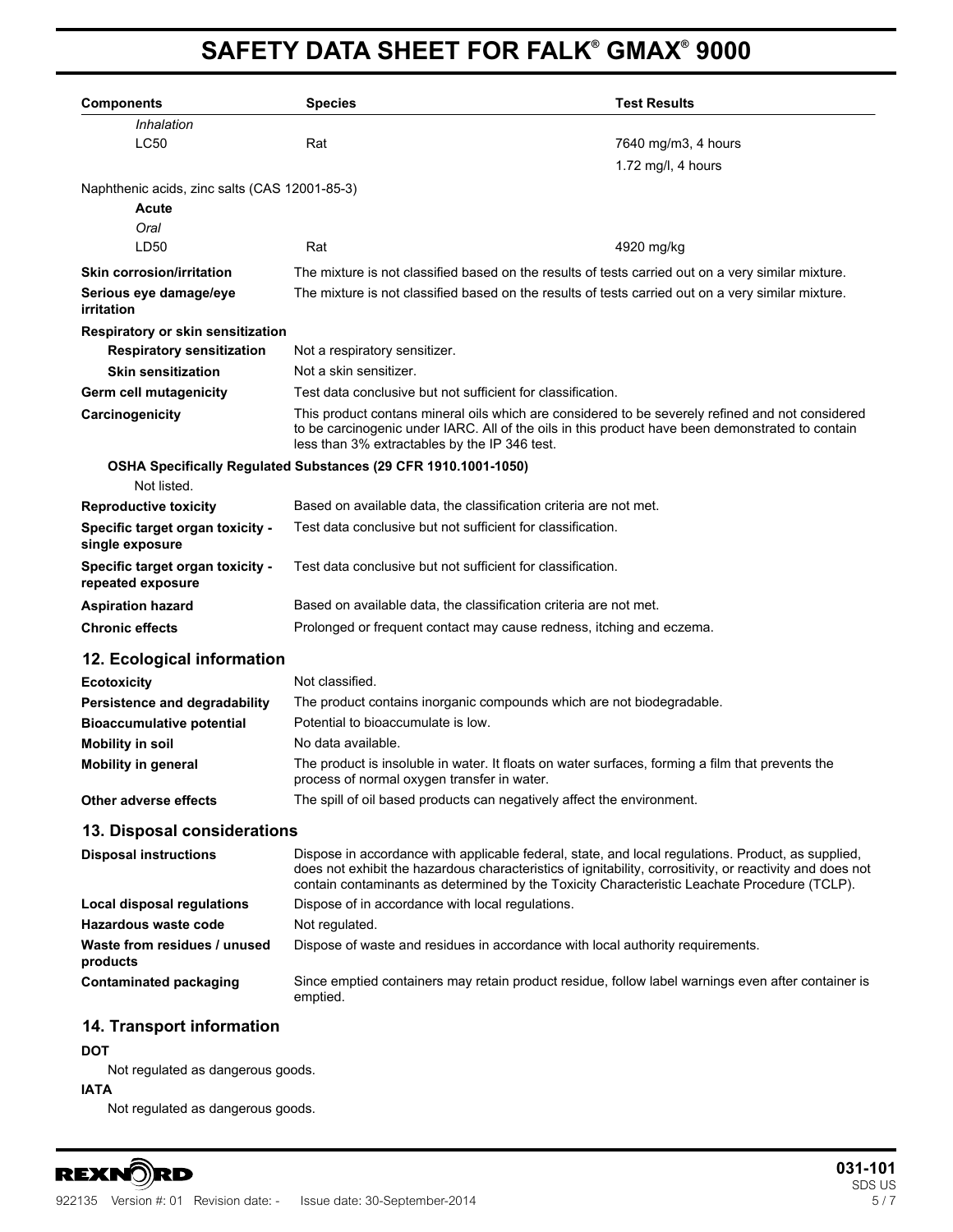### **IMDG**

Not regulated as dangerous goods.

**Transport in bulk according to** This substance/mixture is not intended to be transported in bulk. **Annex II of MARPOL 73/78 and the IBC Code**

# **15. Regulatory information**

**US federal regulations** This product is not known to be a "Hazardous Chemical" as defined by the OSHA Hazard Communication Standard, 29 CFR 1910.1200.

# **TSCA Section 12(b) Export Notification (40 CFR 707, Subpt. D)**

Not regulated.

**OSHA Specifically Regulated Substances (29 CFR 1910.1001-1050)** Not listed. **CERCLA Hazardous Substance List (40 CFR 302.4)** Naphthenic acids, zinc salts (CAS 12001-85-3) LISTED **Superfund Amendments and Reauthorization Act of 1986 (SARA) Handrighter Categories** Immediate Hazard - No

|  | <b>Hazard categori</b> |
|--|------------------------|
|  |                        |
|  |                        |

Delayed Hazard - No Fire Hazard - No Pressure Hazard - No Reactivity Hazard - No

# **SARA 302 Extremely hazardous substance**

Not listed.

### **SARA 311/312 Hazardous chemical** No

### **SARA 313 (TRI reporting)**

| <b>Chemical name</b>         | <b>CAS</b> number | % by wt. |  |
|------------------------------|-------------------|----------|--|
| Naphthenic acids, zinc salts | 12001-85-3        | $1 - 5$  |  |

# **Other federal regulations**

# **Clean Air Act (CAA) Section 112 Hazardous Air Pollutants (HAPs) List**

Not regulated.

# **Clean Air Act (CAA) Section 112(r) Accidental Release Prevention (40 CFR 68.130)**

Not regulated.

**Safe Drinking Water Act (SDWA)** Not regulated.

# **US state regulations**

# **US. Massachusetts RTK - Substance List**

Asphalt (CAS 8052-42-4) Distillates (petroleum), hydrotreated light (CAS 64742-47-8) Distillates (petroleum), hydrotreated middle (CAS 64742-46-7)

# **US. New Jersey Worker and Community Right-to-Know Act**

Asphalt (CAS 8052-42-4)

Distillates (petroleum), hydrotreated light (CAS 64742-47-8) Distillates (petroleum), hydrotreated middle (CAS 64742-46-7) Naphthenic acids, zinc salts (CAS 12001-85-3)

# **US. Pennsylvania Worker and Community Right-to-Know Law**

Asphalt (CAS 8052-42-4) Distillates (petroleum), hydrotreated light (CAS 64742-47-8) Distillates (petroleum), hydrotreated middle (CAS 64742-46-7)

# **US. Rhode Island RTK**

Naphthenic acids, zinc salts (CAS 12001-85-3)

# **US. California Proposition 65**

# **US - California Proposition 65 - Carcinogens & Reproductive Toxicity (CRT): Listed substance** Not listed.